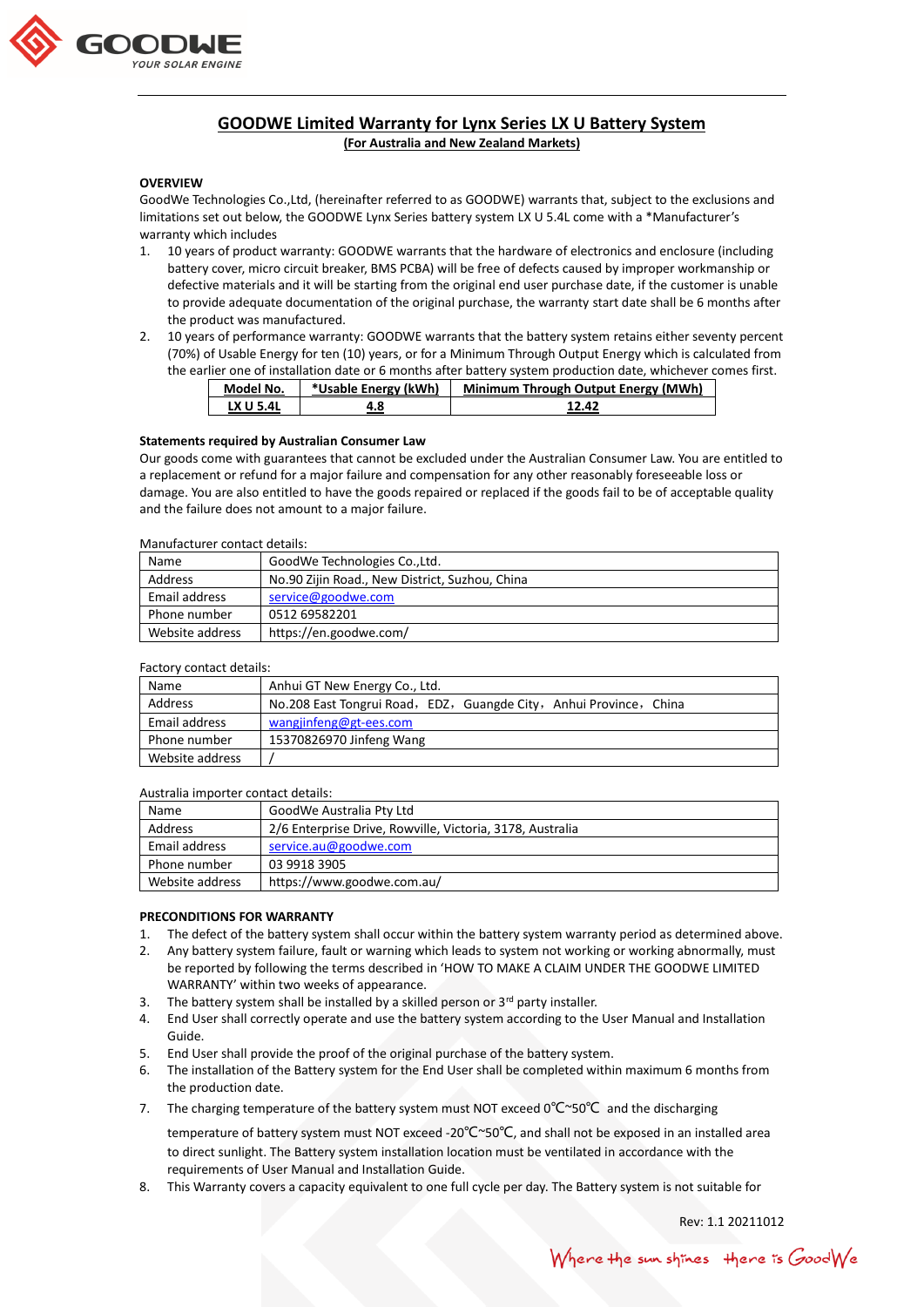

supplying life-sustaining medical devices or automotive application.

- 9. The battery system shall be installed with GOODWE brand inverter. If you want to use any other brand inverter, please check with GOODWE to make sure it's compatible in advance.
- 10. It is required that all Battery Systems have internet connection for monitoring. For those Battery Systems that failed to meet this condition, GOODWE Limited Warranty for Battery System may become null and void.

#### **HOW TO MAKE A CLAIM UNDER THE GOODWE LIMITED WARRANTY**

If the claimant wants to make a warranty claim, please contact your local distributor where you purchased the battery system from, or the installer who installed the inverter for you. If the claimant was unable to obtain service from them, or was NOT satisfied with their service, the claimant can escalate your service request by creating a service ticket and make a claim to GOODWE via<https://support.goodwe.com/portal/home> Please note, in order to deliver a friendly and timely service, GOODWE is cooperating with many of our distributors and installers all over the world. As such, please treat them as the default service channel of GOODWE and use these service channels to make your warranty claim; GOODWE will support and audit our service channel to ensure that we deliver a good service to our customers.

Please have the following information to hand as it may be required when contacting the local distributor.

- 1. Contact information of claimant, including name of the person, name of the company, phone number, email address and shipment address.
- 2. Information regarding all defective battery system, including model No., serial number, installation date and failure date. Please make the claim within one month from the failure date, otherwise GOODWE will treat it as you have abandoned the right to make a warranty claim.
- 3. Installation information, including brand, model, and number of PV panels.
- 4. Error message on APP screen (if applicable) and additional information regarding the fault/error.

5. Description of actions before the failure and detailed information of previous claims (if applicable). GOODWE may arrange an on-site inspection to find out the root of the faults. The claimant is responsible for granting access, making time, and ensuring the safety of the inspection by a technician from GOODWE or an authorized third party company. GOODWE reserves the right not to enter the site should the GOODWE technician consider it unsafe to do so.

#### **REMEDY**

If a claim is received within the warranty period and a fault with the battery system is discovered that is covered under the warranty, GOODWE may, at its sole discretion, elect to

- 1. Fix the issue by changing configurations or updating software.
- 2. Repair the battery system by replacing with spare parts.
- 3. Exchange the battery system for a battery system that is brand new or refurbished but at least functionally equivalent to the original battery system, or an upgraded model which is either functionally equivalent or functionally superior to the original battery system. If the device is replaced within the warranty period, the remaining warranty period will be automatically transferred to the replacement unit. If the remaining warranty period is less than half a year after the replacement, it will be extended to a 6 months warranty. For every single battery system replacement case, the claimant must gather the necessary information and send the RMA report (by following GOODWE's RMA template) to GOODWE to confirm the RMA request, prior to the battery system being exchanged.
- 4. If it's proven that the problem was caused by faulty installation, GOODWE reserves the right to contact the original installer and request that they provide a solution to fix the issue before GOODWE's intervention and may charge the subsequent cost to the original installer if they fail to provide a proper solution to fix this issue.
- 5. All parts of the battery system that GOODWE replaces shall become GOODWE's property. If the battery system is found not to be covered by this Limited Warranty, GOODWE reserves the right to charge a handling fee.

## **WHAT IS COVERED AND NOT COVERED?**

Unless a special/unique agreement exists between GOODWE and the customer, the GOODWE limited warranty covers only the cost of hardware material required to get the device functioning again.

**Transportation costs:** in some areas, GOODWE will cover the outbound and inbound transportation costs by using normal ground transportation up to a total amount (please contact GOODWE for the rate). The claimant must cover any excess costs or any costs generated by using another method of transportation. In some of the cases, the claimant need to organize the return of the allegedly defective battery system to GOODWE and should confirm with GOODWE for the shipment schedule in advance. As battery systems need to be packaged in a reasonable condition, GOODWE suggests using packaging material that is the same size as the battery system package at the time of purchase. If the allegedly defective battery system is not returned within 4 weeks of the replacement unit being received by the claimant, or there's no damage found after checking the returned back battery system, GOODWE will invoice the claimant for the replacement unit in addition to the delivery and associated service charges.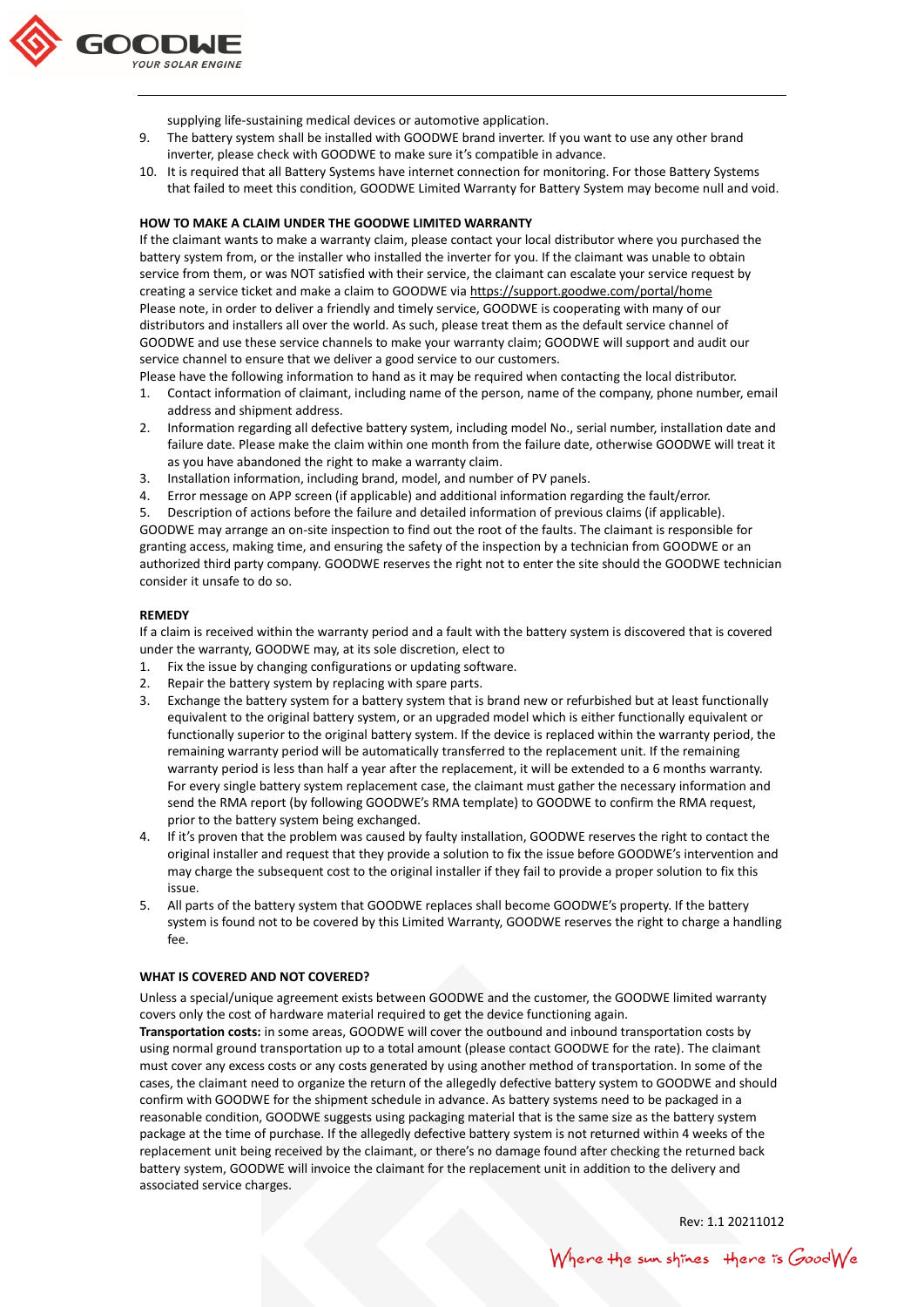

**On-site service labor costs:** in some areas or business cases, to encourage the claimant using the installer's facilities to fix the problem, GOODWE may, at its sole discretion, decide to offer a rebate (please contact GOODWE for the rate) to the claimant or local installer/electrician to cover the on-site service labor under the following conditions:

- 1. The rebate will be eligible ONLY to the party who has carried out on-site service for the allegedly defective battery system.
- 2. The allegedly defective battery system has been returned to GOODWE and deemed to have workmanship or material defects upon testing and inspection by GOODWE.
- 3. The claimant must contact GOODWE prior to the site visit for authorization. If the site is a remote area or if the installer is unable to be on site, GOODWE recommends the claimant find a local electrician to carry out the on-site service.
- 4. The service rebate must be claimed within 2 months of the date upon which the on-site service is authorized by GOODWE.
- 5. The total labor cost (including TAX/GST) shall NOT exceed a total amount (please contact GOODWE for the rate) per case.

All other costs including but not limited to compensation from direct or indirect damages arising from the defective device or other facilities of the PV system, or loss of electrical power generated during the battery system downtime are NOT covered by the GOODWE limited warranty.

## **WARRANTY EXCEPTIONS**

The following circumstances may cause device defects, but are NOT covered by GOODWE's limited warranty.

- 1. Normal wear and tear (including, without limitation, wear and tear of batteries).
- 2. Any defects that occur when the battery system warranty period has expired (excluding additional agreements of warranty extension).
- 3. Faults or damages due to faulty installations or operations, maintenance carried out against GOODWE instructions by an unauthorized installer. Unauthorized wiring or use with faulty or incompatible devices. Any changes to the installation not done in accordance with the Installation Guide. Usage which does not comply with the safety regulations (VDE, IEC, etc.). Damage or defect caused by End User's improper use, misuse, abuse, which non-conforming with User Manual.
- 4. Damage caused by End User deliberately or by willful act.
- 5. Disassembly, repair or modifications performed by a third-party company/person not authorized by GOODWE. Battery system modifications, design changes or part replacements not approved by GOODWE.
- 6. Faults or damages due to unforeseen circumstances, man-made factors, or examples of force majeure including but not limited to stormy weather, flooding, overvoltage, pests, inappropriate handling, misuse, neglect, fire, water, lightning or other acts of nature.
- 7. Vandalism, engraving, labels, irreversible marking or contamination or theft.
- 8. Faults or damage caused by other factors not related to battery system quality issues.
- 9. Any rust that appears on the device's enclosure caused by harsh environmental conditions, accidents and external influences. Faults or damage caused by exposure to sea coasts/saltwater or other aggressive atmospheres or environmental conditions without GOODWE's written confirmation/approval prior to the installation.
- 10. Damage caused during transport, incorrect product installation, removal, exceedance of temperature range during use and improper use.
- 11. End User fails to provide correct product serial number or product serial number is undecipherable or has been modified without permission by GOODWE.
- 12. Defects of Product arise due to renewal of the national or regional laws or regulations.
- 13. Product failure is not reported to GOODWE within one month of appearance.

## **OUT-OF WARRANTY-CASE**

Any defects that occur after the expiry of the warranty period, or which occur within the warranty period but which falls into the warranty exceptions conditions above, are known by GOODWE as out-of-warranty cases. For all out-of-warranty cases, GOODWE may charge an on-site service fee, a parts fee, labor costs and a logistics fee to customer, including any/all of:

- 1. On-site service fee: cost of travel and time for the technician to deliver on-site service and labor cost for the technician, who is repairing, performing maintenance on, installing (hardware or software) and debugging the faulty battery system.
- 2. Parts/materials fee: cost of replacement parts/materials (including any shipping/admin fee that may apply).
- 3. Logistics fee: cost of delivery and any other expenses incurred when defective battery systems are sent from the user to GOODWE or/and repaired battery systems are sent from GOODWE to the user.

## **LIMITATION OF GOODWE's LIABILITY**

This limited warranty applies to the battery system which is sold and installed after July, 2020. It is the end user's sole and exclusive remedy against GOODWE and GOODWE's sole and exclusive liability in respect of defects in